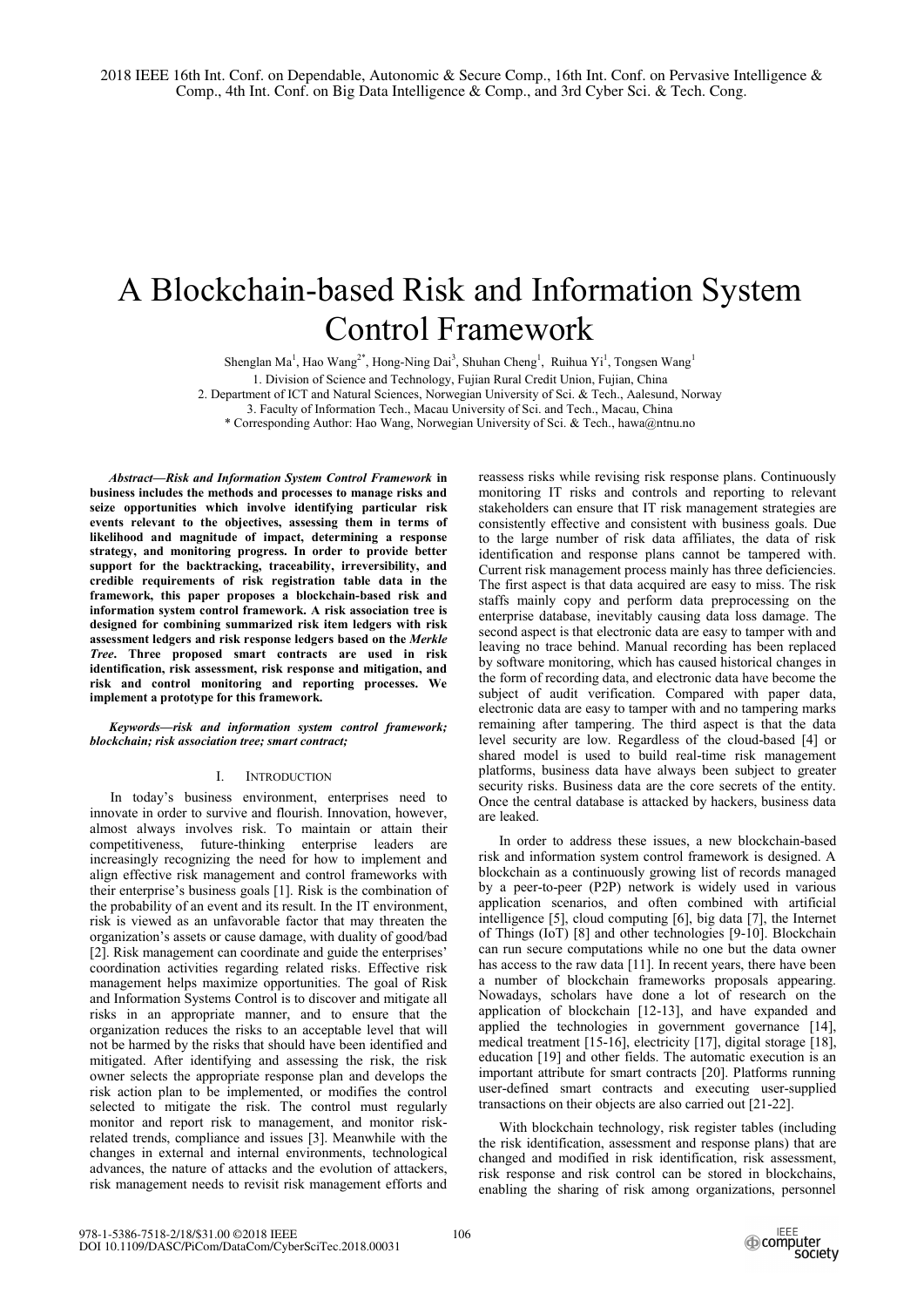and equipment. Risk register table data cannot be tampered with, and can be traced. The framework uses multi-level risk association tree to track different risk management modules in risk smart ledgers, and designs smart contracts to automate the calculation of key performance indicators (KPIs) and key risk indicators (KRIs) [23] to improve risk early warning and risk response automation capabilities. A concrete blockchain-based risk and information system control framework technical implementation is fulfilled. This paper is divided into five sections. Section II analyses risk and information system control framework. Section III proposes three types of risk smart ledgers combined with different risk management modules and also proposes risk association tree to establish the relationship among ledgers. In addition, it also proposes risk contracts to improve risk management and automation control capabilities. While Section IV uses the proposed framework to design and fulfill the blockchain-based technical implementation. Finally, we draw our conclusion in Section V.

#### II. RISK AND INFORMATION SYSTEM CONTROL **FRAMEWORK**

Risk management can be seen as an activity that needs to be performed to predict the challenges and reduce their probability and impact. Effective risk management can help maximize the use of opportunities. Risk is a factor that must be assessed at all levels of the organization: the strategic level, the business unit level and the information system level. IT risk management refers to the implementation of risk strategies that reflect the organizational management culture, preferences and tolerances, and considers technology and budgets as well as addressing regulatory and compliance requirements. An effective IT risk management strategy is critical to the organization's ability to effectively implement its overall business strategy.

Risk and information system control framework is a periodic process. The first step in the IT risk management process is to identify IT risks, including confirming risk scenarios and risk frameworks, and the process of identifying and documenting risks. The risk identification generates a risk list and documents (mainly risk register table) as the basis for IT risk assessment in the next phase of the process. Assessing risks and prioritizing them can provide management with the data needed for risk response and mitigation (phase 3 of the cycle) to seek and implement cost-effective ways to eliminate risks that have been identified and assessed. The final phase is risk and control monitoring and reporting. This phase will monitor the implementation of the controls, risk management tools and current status, and then report the results back to top management. This process repeats as the risk environment changes with the result of internal or external factors.

Fig 1 shows the life cycle of the risk and information system control framework.



Fig. 1. Life Circle of Risk and Information System Control Framework Figure

The framework is based on the complete cycle of all elements. Failure to perform any one of these phases in a complete and comprehensive manner may result in defects in the next phase, resulting in inefficiencies in the overall process. From the perspective of risk management, members in risk and information system control include senior management, IT departments, risk practitioners, auditors, etc., and the associated systems include BCP operating system (including IoT monitoring equipment) ,project management system and internal information management systems, etc. Through risk management, organizations try to reduce IT risk to an acceptable level, identify possible threats, and implement appropriate mechanisms to detect, control negative events, and recover from incidents.

1. Risk identification is the process of discovering, identifying, and documenting the risks faced by the organization. It is the first of four processes in the life cycle. Risk identification includes not only the organization itself, but also its external dependencies and assumptions, such as the availability of contract workers or the timely delivery of materials.

2. After identifying and recording risks on the risk register table, the phase is assessing the level of IT risk. When calculating or evaluating IT impact it must consider the dependencies of other systems, departments, business partners, and users on the affected IT systems. Sometimes the assessment includes: the critical functions required for a company to continue operations; the risks associated with each key function; the control based on the likelihood that the risk is extremely high; the prioritization of risks based on the likelihood and potential impact of the risk; risk and corporate risk; the relationship between preference and tolerance.

3. The risk response focuses on the correct response to riskrelated decisions. This phase requires the rationality of making risk-response decisions, and provides plans to implement changes to the agreement based on a reasonable timetable.

4. The organization relies on its monitoring and reporting capabilities to identify the risks which have been assessed and mitigated. The best way to risk monitoring and management is to monitor a reasonable condition that is wide enough to provide a risky environment without losing the results in the data flood. Identifying and using key risk indicators (KRIs) and key performance indicators (KPIs) can greatly improve the continuous monitoring process. Continuous monitoring is a necessary step in the risk management life cycle.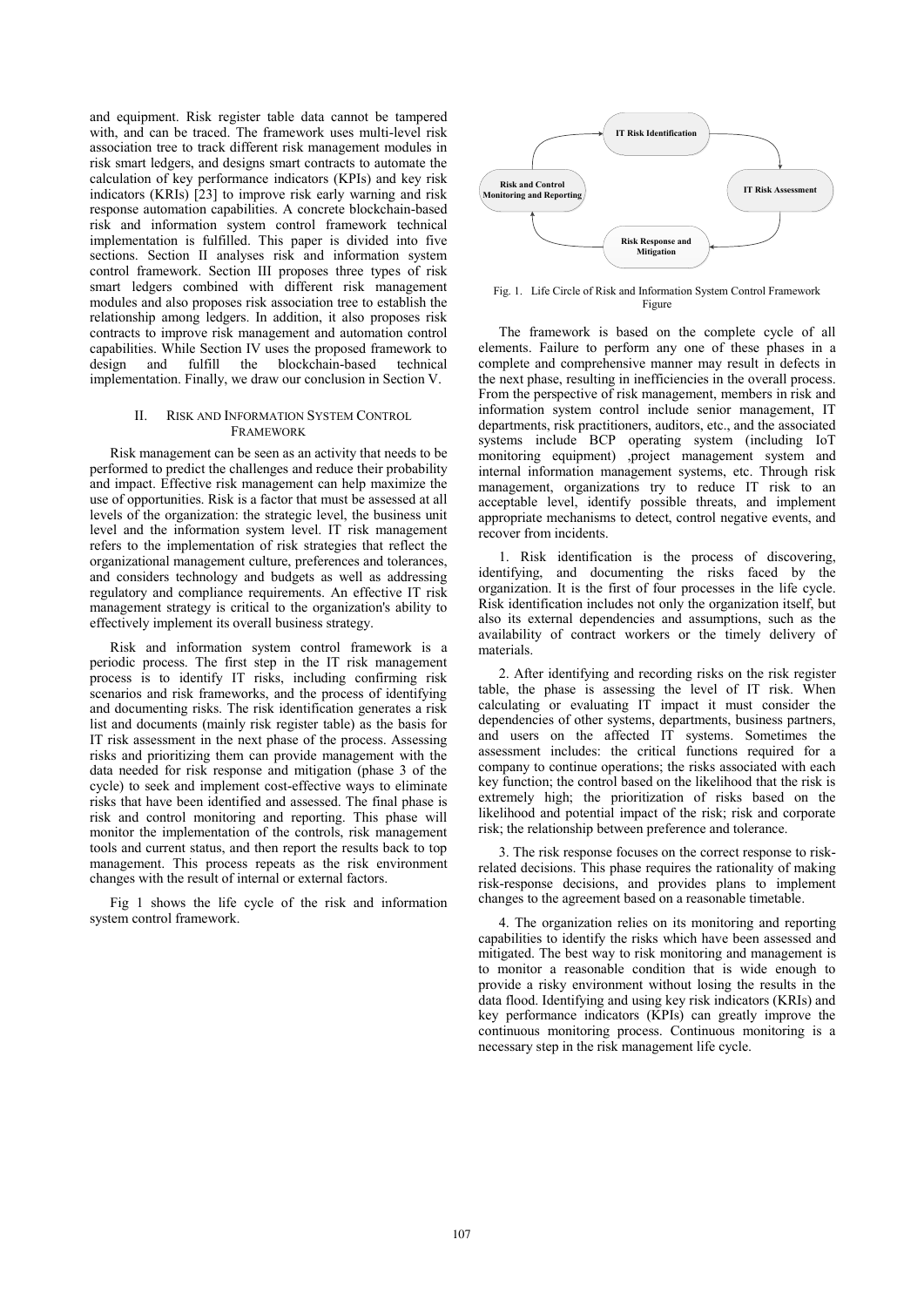As the IT risk management procedure should be comprehensive, complete, auditable (available for independent third party review), justified (for reasonable reasons), compliant (in line with policies, laws or regulations), monitored (restricted to review and accountability), enforcement (consistent, mandatory and necessary), timely updating (followed by changed business processes, technology and law) and managed (with sufficient resources, supervision and support), the use of blockchain technology can well support the requirements of backtracking, tracking, falsification and multitrust in the risk and information system control framework.

#### III. SMART LEDGERS, RISK ASSOCIATION TREE AND SMART CONTRACTS

This section designs corresponding risk smart ledgers, risk association tree based on Merkle Tree [24] and smart contracts based on Risk Blockchain.

#### *A. Risk Smart Ledgers*

In the risk smart contracts, the risk register table formed in the process of risk identification is kept. The contracts are updated according to the process of risk analysis and control. Risk smart contracts are divided into three types. First is the summarized risk item ledger, which holds a complete account of risk from identification to response. Second is a risk assessment ledger, which holds account information for different assessment situations for one of the risk items. Third is the risk response ledger, which saves the account for the different response program under one of the identification items. Fig 2 shows three types of ledgers.



Fig. 2. Three Types of Smart Ledgers

The following explains the key attributes in the ledgers:

Risk Event ID. Risk managers need to quickly find a specific risk event, so they need to use a unique sign to identify each risk, such as giving a number.

Name. A brief name is descripted for risk such as a server failure, a test that cannot be completed on time, a reduced consulting cost or a good reputation.

Description. Because the name of a risk event is often too short, it also provides a more detailed description.

Category. The enterprises classify the risks. E.g., server failures can fall into the category of technology or hardware technology.

Trigger. A trigger is a sign or symptom of the actual occurrence of a risk event. E.g., cost overflows from early

activities may be a symptom of poor cost estimates; defective products may be a sign of low quality of supply materials. Documenting the potential symptoms of project risks also helps the project team identify more potential risk events.

Status. Status is the current formation of a risk, such as the occurrence of a risk event and the corresponding countermeasure execution. E.g., after the related clauses in the contract are executed, the risk status of server failure has been set 'dealt with'.

Grade. A grade is often a number. E.g. one indicates the highest level of risk.

Probability. Risk events always have different potentiality to happen. E.g. the server may have a lower probability of failure.

Influence. If a risk event really happens, it will always have a big or medium, or small impact on achieving the aim . E.g., a failed server may have a big impact on completing projects on time and successfully.

Response Plan Description. A detailed response plan is formulated. E.g., a possible response to a server failure risk event is to replace the defective server within the negotiated cost range and within a certain period of time in compliance with the relevant clauses in the contract with the supplier.

Risk Owner. Someone who is responsible for any related risk events and implements a strategy for coping.

## *B. Risk Association Tree*

Since a complete risk register table has three types of ledgers, and the risk assessment ledger and the risk response ledger sets are subsets of the summarized risk item ledger, it is necessary to use the Merkle Tree to establish the relationship among the ledgers in order to quickly and cost-freely locate the latest information on the corresponding risk register.

Then three risk Merkle Trees are designed based on the characteristics of the blockchain:

1. Transaction tree (tx), which holds transactions in specific blocks;

2. Receipts tree, which are essentially multiple pieces of data that show the impact of each transaction;

3. Risk association tree (RAT), which holds the relationship among the three types of ledgers.

Among them, the first two trees are commonly used in the blockchain to reduce the client's saving data and ensure data consistency. The risk association tree establishes the association relationship among the three types of ledgers that are rapidly related to each other through the hash relationship.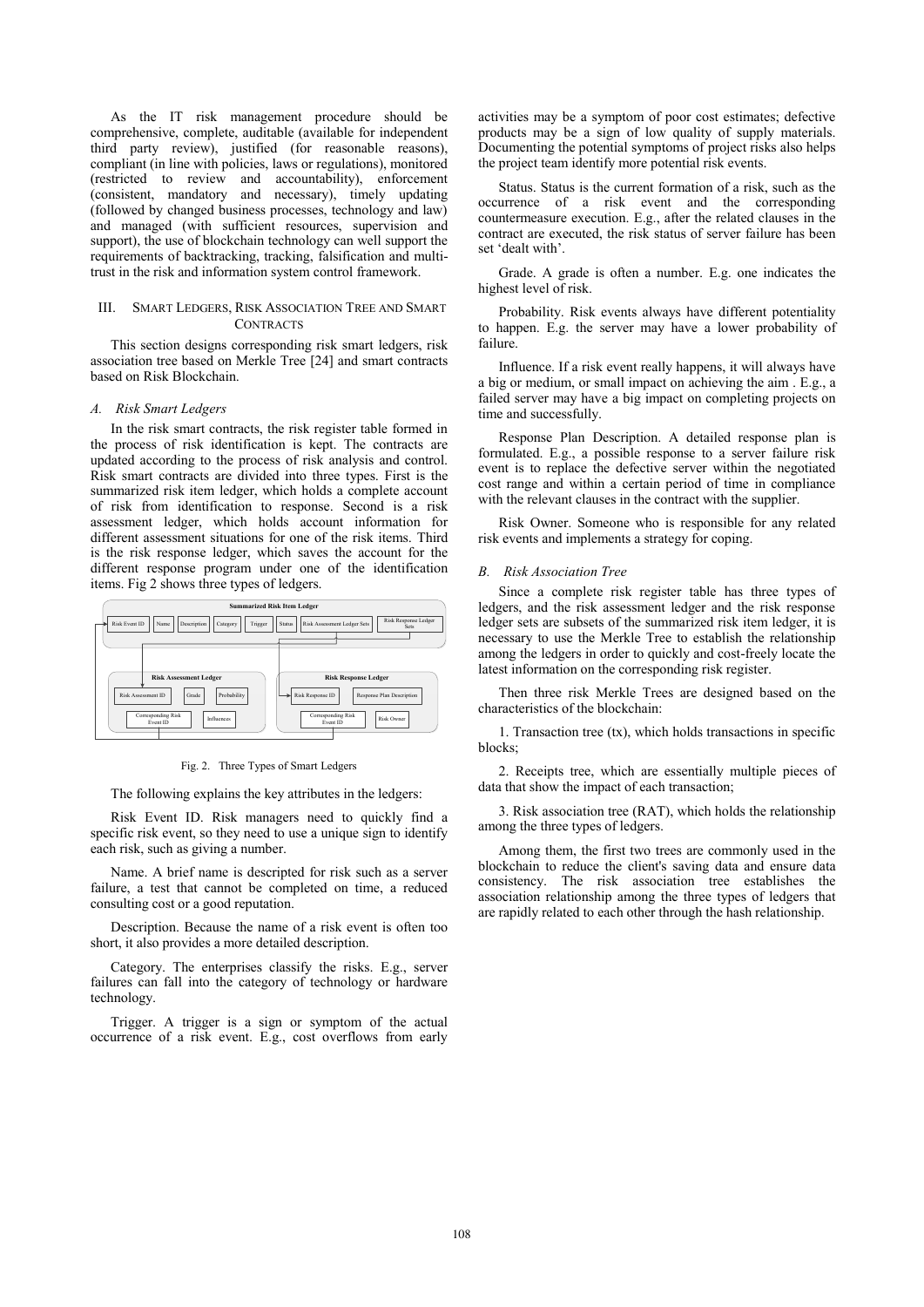

Fig. 3. Risk Association Tree Figure

As shown in Fig 3, Block 175222 writes risk identification ledger and risk response ledger, and risk item ledger is written in Block 175223. The risk item, risk assessment and risk response are utilized by the hash values. Establish an association relationship ('Risk Item ID=3' establishes a relationship with 'Grade=1' and 'Mitigation' through the tree node relationship), and then each block chain agent only needs to download the corresponding block header. E.g., using the hash value of risk assessment id and risk response id in the 'Risk Item ID=3' ledger on the Block 175223, it can quickly find the risk response and risk assessment data in the Block 175222 by the Merkle Tree. Similarly, for the known corresponding risk item ID in the risk assessment ledger in the Block 175222, the hash value can be used to locate the data in the 'Risk Item ID=3' ledger on the Block 175223.

## *C. Risk Smart Contracts*

Due to risk control, regular assessments and tests are necessary to effectively identify new risks and emerging risks. Since the constantly changing nature of risks and related controls, continuous monitoring is a necessary step in the risk management life cycle.

To this end, when building smart contracts for risks, three types are mainly implemented. The first contract is based on the risk identified and evaluated data, and automatically calculates the KPIs and KRIs. The second contract is dynamically adjusting the risk approval level according to the risk appetite, agreement SLA and the implementation of response plans in the risk ledger, increasing or decreasing the approval level while automatically modifying the status according to the risk response plan ledger. The third contract is required after the modification of the risk register table. The risk status should be updated only after the corresponding decisions of managements.

#### *Smart Contract 1: KPIs and KRIs Automatically Calculation*

1. Getting corresponding *Risk Event ID* for the type of blockchain transaction ledger is risk identification ledger or *Risk Response Ledger*;

2. Obtaining the corresponding *Summarized Risk Item Ledger* from the *RAT* according to the *Corresponding Risk Event ID* to obtain the latest Item value;

3. Calculating the index value of the KPI and KRI indicators;

4. Generating the new *Summarized Risk Item Ledger* transaction block, put on the chain and wait for consensus confirmation.

#### *Smart Contract 2: Approval Level Dynamic Adjustment*

1. Getting corresponding *Risk Event ID* for the type of blockchain transaction ledger is *Risk Response Ledger* or *Risk Response Ledger*;

1.1 Obtaining the corresponding *Summarized Risk Item Ledger* from *RAT* according to the *Corresponding Risk Event ID* to obtain the latest Item value;

 1.2 Calculating the influences of changed status of the risk response;

 1.3 Generating the new approval level for influence rules;

 1.4 For the change of risk status, then prototype generates a new *Summarized Risk Item Ledger* transaction block, and calls *Smart Contract 3* for consensus.

2. Getting corresponding *Risk Response Ledger Sets* for the type of blockchain transaction ledger is *Summarized Risk Item Ledger*;

2.1 Obtaining the risk response plans in the corresponding *Risk Response Ledger* according to each ID in the sets;

2.2 Calculating the approval level by the changed risk response plans summarized in the sets;

2.3 Updating the approval level in the *Summarized Risk Item Ledger* and submit a consensus.

2.4 For the change of risk status, prototype generates a new *Summarized Risk Item Ledger* transaction block, and calls *Smart Contract 3* for consensus.

## *Smart Contract 3: Status Changing Confirmation*

1. Getting corresponding *Risk Event ID* for the type of blockchain transaction ledger is *Risk Assessment Ledger* or *Risk Response Ledger* and risk status changed;

1.1 Obtaining the corresponding *Summarized Risk Item Ledger* from the *RAT* according to the *Corresponding Risk Event ID* to obtain the latest Item value: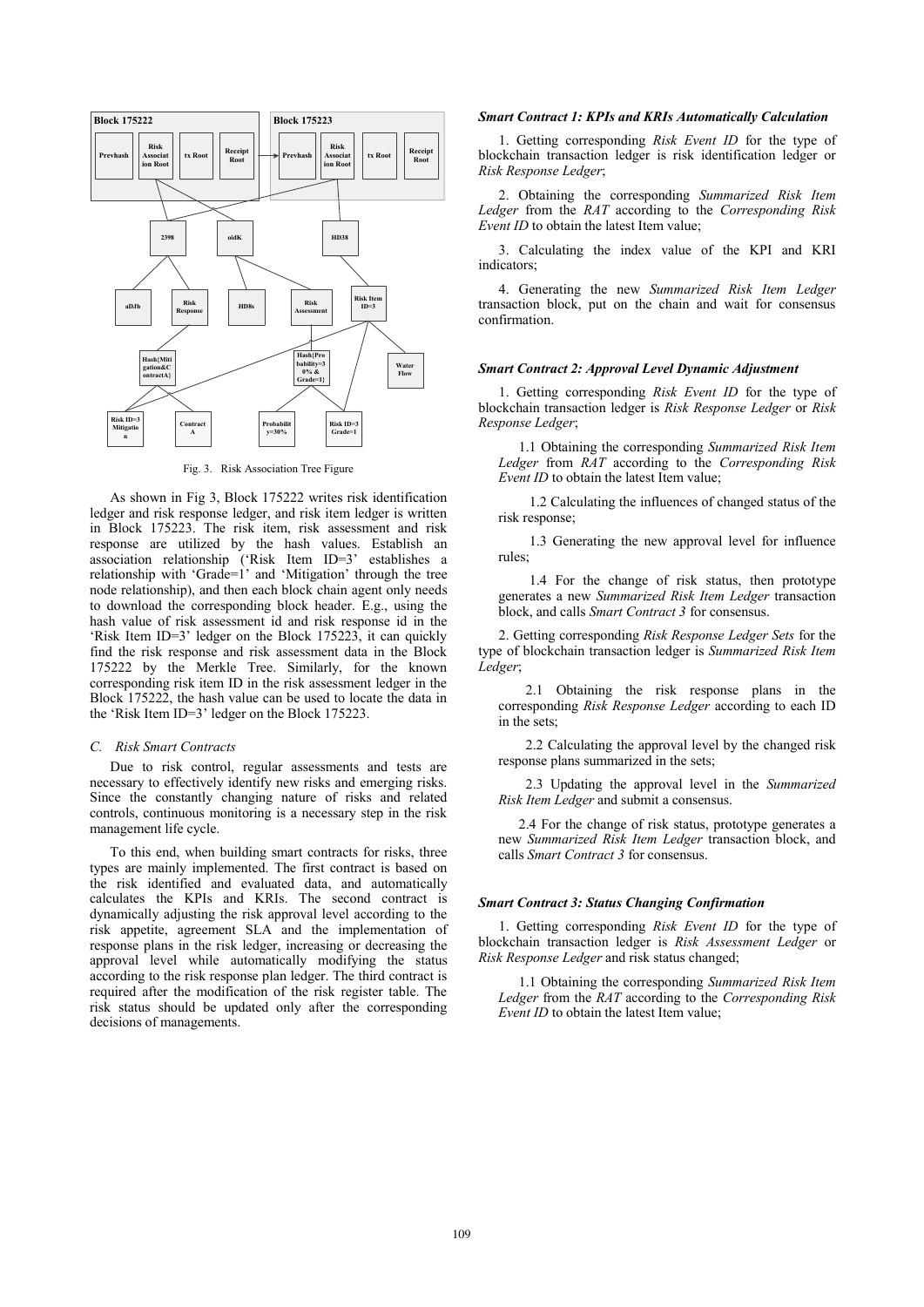1.2 Judging whether it needs approval to modify the status;

1.3 If it is not allowed to modify the status, a new pending status is generated and a new *Summarized Risk Item Ledger* transaction block is generated for consensus. If it is allowed, then put on the chain and wait for consensus confirmation.

2. Getting corresponding *Risk Event ID* for the type of blockchain transaction ledger is *Summarized Risk Item Ledger*  and risk status changed;

2.1 Judging whether it needs approval to modify the status;

2.2 If it is not allowed to modify the status, a new pending status is generated and a new *Summarized Risk Item Ledger* transaction block is generated for consensus. If it is allowed, then put on the chain and wait for consensus confirmation.

## IV. A PROTOTYPE BLOCKCHAIN-BASED SYSTEM

This section describes the realizations of blockchain-based risk and information system control framework. First, the architecture of the information system is designed, and the network structure diagram covering various participants is given. Then it describes the sharing of risk information and the application process of smart contracts in combination with the four processes of the life cycle.

#### *A. System Architecture*

This section describes the realizations of blockchain-based risk and information system control framework. First, the architecture of the information system is designed, and the network structure diagram covering various participants is given. Then it describes the sharing of risk information and the application process of smart contracts in combination with the four processes of the life cycle.

The framework is mainly divided into four layers, such as Portal Layer, Platform Layer, Integrated Platform Layer and Blockchain Agents, as shown in Fig 4. Portal Layer provides risk management personnel, auditors and management within the organization with an intuitive risk management process sights. Platform Layer provides blockchain-based risk management, including indicator setting (KPI and KRI), risk identification, risk assessment, risk response plan and risk reporting. Integrate Platform Layer connects with multiple systems within the enterprise and obtains corresponding risk data, including risk response plan project execution status and server risk monitoring data. Blockchain Agents provide access to the risk blockchain.



| ERP                  | <b>MIS</b>             | <b>OA</b>             |                   |
|----------------------|------------------------|-----------------------|-------------------|
| AIX                  | Windows                | Linux                 | <b>Blockchain</b> |
| Server<br>Equipments | <b>Storage Devices</b> | Network<br>Equipments | <b>Agents</b>     |

Fig. 4. Framework Prototype Figure



Fig. 5. Network Structure Figure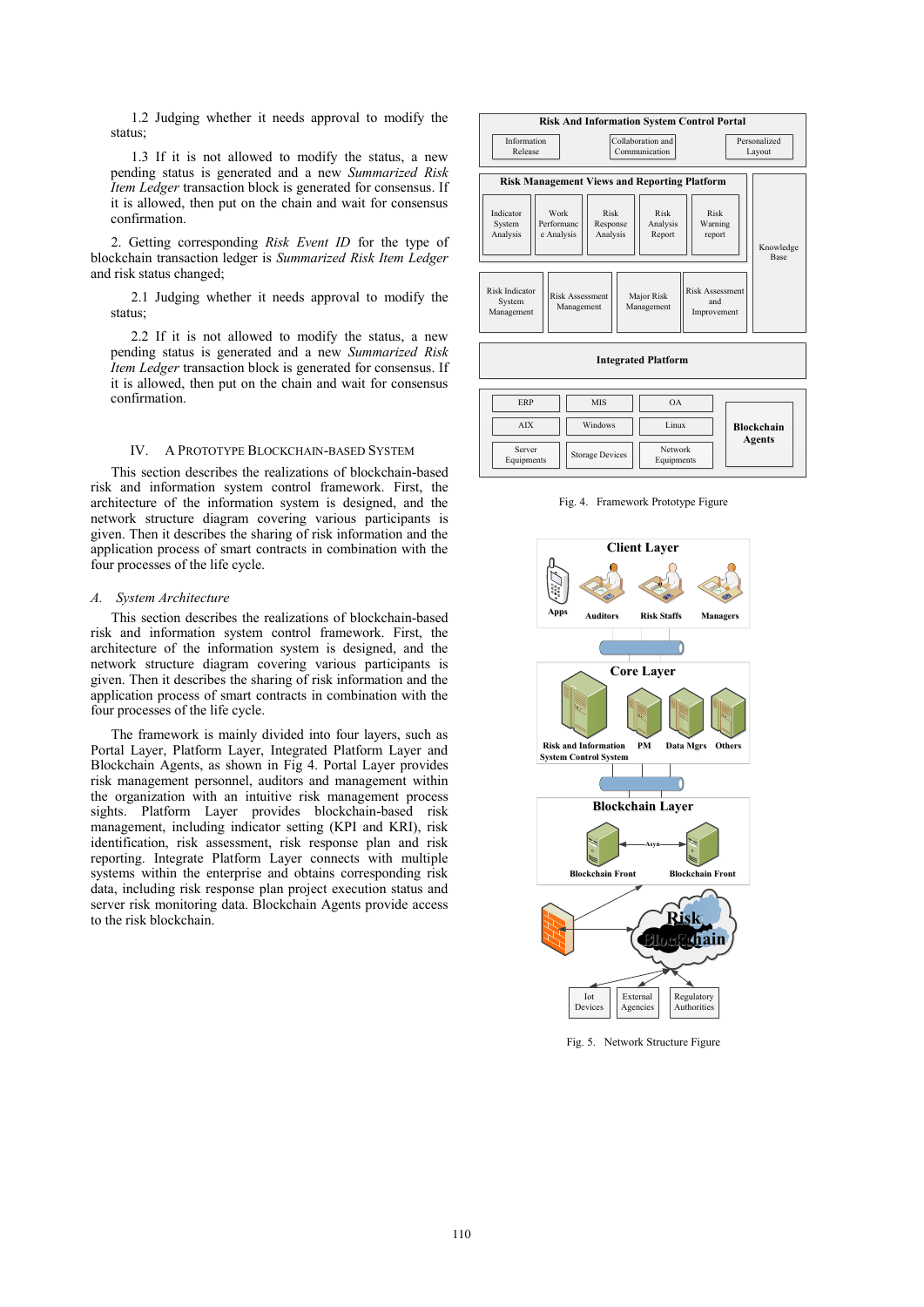Fig 5 shows the network structure. Risk and information system control prototype does internal risk services to personnel, auditors, management personnel, associated IoT devices and internal management systems while does external services to external auditors and regulatory agencies (E.g., our banks, Fujian rural credit union (FRCU), are supervised by the China Banking Regulatory Commission) by spreading the own data via blockchain.

Based on blockchain the enterprise can build a trusted risk blockchain information flow. And outside the enterprise, the participants cover the IoT devices, external agencies and regulatory authorities. IoT devices (mainly equipment room, waterproof, electrical and etc.) automatically obtain blockchains and dynamically adjust their own risk warning and response strategies. External agencies automatically trigger corresponding risk response services based on the SLA **Example 12 EVALUATE:** THE TERRIT ALL AND ALL AUTHORITIES IS MAINLY AUTHORITIES IS MAINLY AND REPORTED THE REGISTER THAT AND REFORM OF THE REGISTER OF THE REGISTER OF THE REGISTER OF THE REGISTER OF THE REGISTER OF THE R responsible for the supervision of risk management and regulated companies by analyzing the risk information in the blockchain.

## *B. Blockchain based Risk and Information System Control Prototype*



Fig. 6. The Overall Prototype Flow Procedures Figure

The blockchain-based risk and information system control prototype procedures are mainly divided into risk identification, risk assessment, risk response and mitigation, and risk and control monitoring and reporting. When the enterprise establishes the risk management framework at its earliest stage, a risk appetite is formed according to the enterprise's strategy, market environment, regulatory requirements and internal conditions, meanwhile the initial risk ledger is written (zero risk initial). Functional flows is shown in Fig 6.

#### 1. Risk Identification

In this process, identification risk data are generated mainly through artificial identification of risk personnel and automated monitoring of machines or data centers. These identifications include software or platform auto-detection servers or desktop operating systems. middleware vulnerabilities, and operating systems, middleware vulnerabilities, and environmental controls (e.g., power outages, insufficient generator capacity, HVAC overheating, lack of water and safe operating areas). The source of the collected risk data is shown in Table I.

| <b>TABLE L</b> | <b>RISK FACTORS</b> |
|----------------|---------------------|

| <b>Factors</b>                      | <b>Detailed factors</b>                   |  |
|-------------------------------------|-------------------------------------------|--|
|                                     | Market and economic factors               |  |
|                                     | Market/product life cycle replacement     |  |
|                                     | frequency                                 |  |
| <b>External Environment</b>         | Industry and competition                  |  |
|                                     | Geopolitical situation                    |  |
|                                     | Regulatory environment                    |  |
|                                     | Technical status and development          |  |
|                                     | Threat panorama                           |  |
|                                     | Business goals and objectives             |  |
|                                     | IT's strategic importance to the business |  |
|                                     | IT complexity                             |  |
|                                     | Physical complexity and degree of change  |  |
| Internal Environment                | Change management capabilities            |  |
|                                     | Operational model                         |  |
|                                     | Strategic priority                        |  |
|                                     | company culture                           |  |
|                                     | Financial ability                         |  |
| <b>Risk Management Capabilities</b> | Risk Governance                           |  |
|                                     | Risk Management                           |  |
|                                     | Assessment, Guidance, and Monitoring      |  |
|                                     | Adjustment, Planning and Organization     |  |
| IT Related Capabilities             | Build, Buy, and Implement                 |  |
|                                     | Delivery, Service, and Support            |  |
|                                     | Monitoring, Evaluation and Evaluation     |  |

For identified risk items, a general ledger of risk items is constructed, different risks are distinguished by different identification ID, written in the blockchain, and the Smart Contract 3 is triggered.

## 2. Risk Assessment

In this process, risk personnel obtain the identified but not yet assessed risks in the blockchain, the existing control values (control status) and risk appetite in the blockchain, then perform risk assessments (assessing the current risk level exceeds all situations where risk levels are acceptable). In addition, the Integrated Platform can also use data analysis methods to evaluate the risk rating results by extracting the business system data within the enterprise. The results are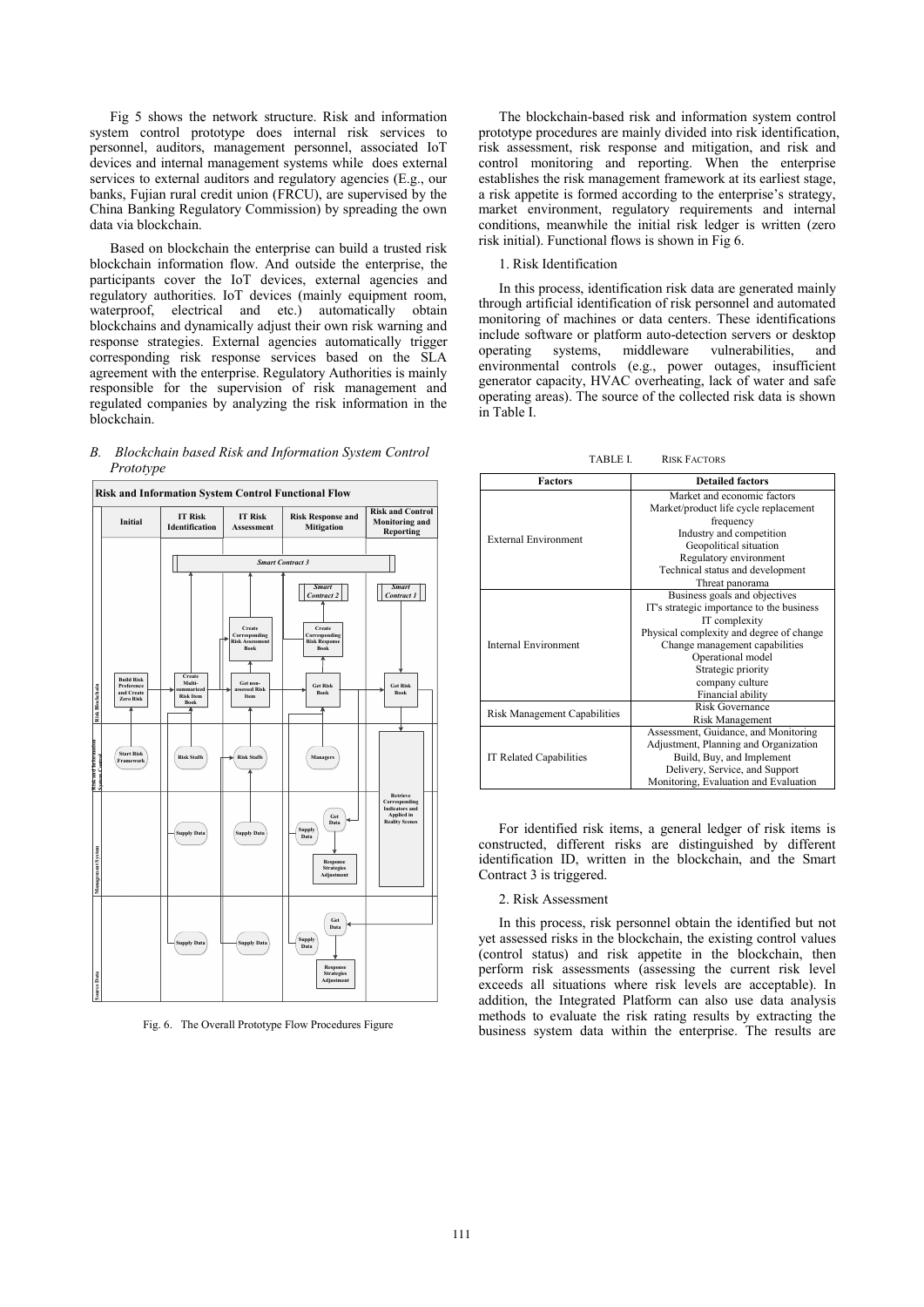written into the blockchain in the form of risk assessment ledger and trigger simultaneously Smart Contract 3 Risk. These results are sometimes shown as 'risks within the risk appetite range are acceptable', 'risks outside the risk appetite but within risk tolerance are not acceptable' and 'risks outside the risk tolerance range are totally unacceptable'. Through the blockchain, it can ensure that all IT risks are evaluated and not deliberately bypassed, reducing the risk of being missed.

## 3. Risk Response and Mitigation

The management is responsible for assessing and responding to the risk register tables and risk assessment reports in the blockchain, generating risk response plans (risk acceptance, risk mitigation, risk transfer and risk avoidance) after execution of the approval. The response plans are in the form of Risk Response Ledger to consensus in the blockchain.

Risk mitigation is a mode of use control. It can be either an active attempt to prevent an accident or a passive permission to detect, contain and recover from an accident. To this end, three common blockchain-based risk mitigation responses are listed below:

(1) For HVAC and other data center control equipment, it is possible to obtain a risk response ledger corresponding to its own equipment ID, for example, when a certain type of risk occurs, the response of the spray system is used, thereby the control strategy of its own equipment for automatic monitoring and operation is changed.

(2) The project management platform acquires the data in the risk response ledger in the blockchain that needs to establish the corresponding projects. The progress of the risk control test and the achievement of the milestones obtained during the mitigation in the project progress are also written in the risk register table to maintain the accuracy and timeliness of the data in the blockchain, ensuring that the risk ledgers are always available.

(3) Any change to the risk environment may affect the accuracy and appropriateness of the plan associated with continuity or recovery. For example, the risk previously accepted by management may now need to be eased. Therefore, after the changing of risk response ledgers, business continuity plan (BCP) and disaster recovery plan (DRP) need to be adjusted accordingly, and sent to the appropriate person for approval and processing, triggering Smart Contract 2 and Smart Contract 3.

In the process of risk response, the OA system can obtain the ledgers through the blockchain for the processes that require approval, thereby generating an approval flow to the corresponding responsible persons.

## 4. Risk and Control Monitoring and Reporting

In this process, Smart Contract 1 is used to automatically calculate KRI and KPIs from various data sources and reporting risks. In addition to conventional project documents, changed documents, problem logs, and configuration, now historical risk assessment ledger data (previous risk assessment results) and risk response ledger data (security and test reports) can provide more comprehensive control services.

In addition, the experience based in the risk management prototype can directly obtain the historical risk chain items in the blockchain as processed or responded, and the corresponding risk assessment ledger and risk response ledger as the historical experience through the risk association tree.

## V. CONCLUSIONS

Risk management refers to the processes of how to minimize risks in a sure-risk environment. Risk and information system control refers to the method of management that takes the initiative to deal with risks proactively, purposefully and programmatically through the recognition, measurement and analysis of risks, and strives to obtain maximum security guarantees with minimal costs. Current systems of risk and information system control cannot guarantee continuous tracking and tamper-proof of risk information, which often leads to lack of risk identification and solutions, especially significant risks to the company. This paper establishes a mechanism for sharing risk information among insiders, IoT devices and information systems based on the risk and information system control framework, and uses blockchain technology to ensure that information can be tracked and tampered with. This paper designs three kinds of risk intelligent ledgers and establishes the relationship through the risk association tree. The paper also designs three kinds of risk smart contracts for automatic risk calculation and approval flow control during risk identification, risk assessment, risk response and mitigation as well as risk and control monitoring and reporting. A blockchain-based system prototype is designed to realize risk data sharing with information systems, IoT devices and management personnel on the information chain.

#### VI. ACKNOWLEDGEMENT

This work is partially funded by the Fujian Fumin Foundation and partially supported by the National Natural Science Foundation of China under Grant No. 61672170 and the Science and Technology Planning Project of Guangdong Province under Grant No. 2017A050501035.

#### **REFERENCES**

- [1] Purdy G. ISO 31000: 2009—setting a new standard for risk management[J]. Risk analysis, 2010, 30(6): 881-886.
- [2] ISO P N. IEC 27005 Information technology[J]. Security techniques. Information security risk management, 2011.
- [3] Fraser J R S, Simkins B J, Fraser J. Enterprise risk management: An introduction and overview[M]. John Wiley  $\&$  Sons, Inc., 2010.
- [4] Horwath C, Chan W, Leung E, et al. Enterprise risk management for Cloud Computing[J]. COSO.[Online]. Available: http://www. coso. org/documents/Cloud\% 20Computing\% 20Thought\% 20Paper. pdf, 2012.
- [5] Omohundro S. Cryptocurrencies, smart contracts, and artificial intelligence. AI matters, 2014, 1(2): 19-21.
- [6] Gaetani E, Aniello L, Baldoni R, et al. Blockchain-based database to ensure data integrity in cloud computing environments. 2017.
- [7] Liu P T S. Medical record system using blockchain, big data and tokenization//International Conference on Information and Communications Security. Springer, Cham, 2016: 254-261.
- [8] Conoscenti M, Vetro A, De Martin J C. Blockchain for the Internet of Things: A systematic literature review//Computer Systems and